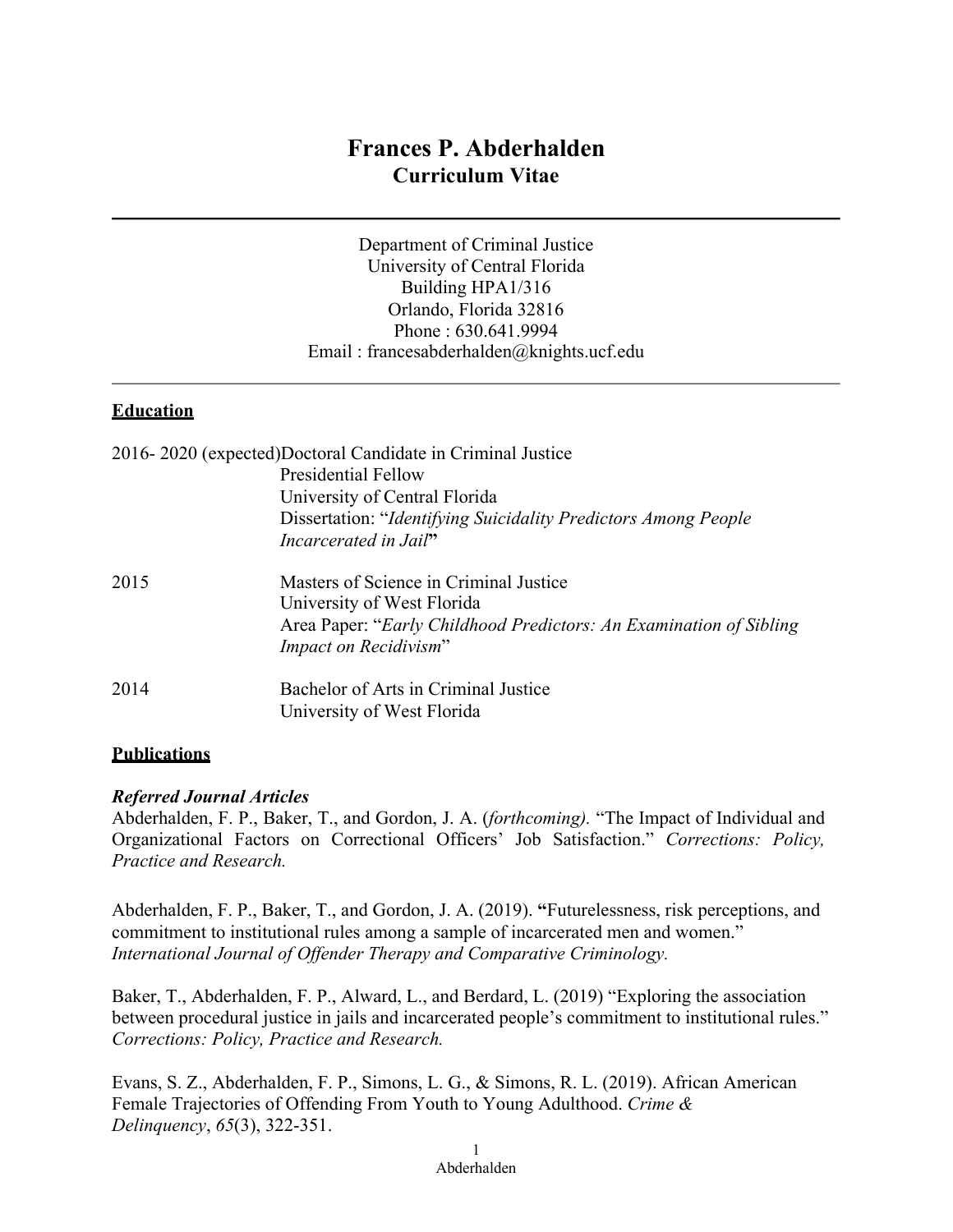Evans, J., Evans, S. Z., Morgan, J. D., Snyder, J. A., and Abderhalden, F. P. (2018). Evaluating the quality of mid-sized city parks: A replication and extension of the Public Space Index. *The Journal of Urban Design*. DOI: 10.1080/13574809.2017.1411185

Abderhalden, F. P., & Evans, S. Z. (2018). An examination of sibling impact of frequency and type of arrest among chronic offenders. *Criminology, Crim. Just. L & Soc'y*, *19*, 27.

Abderhalden, F. P., Snyder, J. A., & Evans, S. Z. (2016). Crime, camping and fear: Developing high impact practices in criminal justice. *Journal of Criminal Justice Education*, 410-431.

### *Encyclopedia Chapters*

Abderhalden, F. P. and Evans, S.Z. (2016). "Delinquency Trajectories", in *Encyclopedia of Adolescence,* Eds. Roger J.R. Levesque. Bloomington, IN. 1-14.

### *Manuscripts under Review*

Evans, S. Z., Snyder, J. A., Abderhalden, F. P., Evans, J., and Morgan, J. D. "Collective Efficacy and Disorder in City Parks."

### *Manuscripts in Progress*

Abderhalden, F. P. "A Systematic Review of Suicidality Risk Factors for Incarcerated Offenders."

Abderhalden, F. P. "Adverse Childhood Experiences (ACEs) and Suicidality Among People Currently Incarcerated in Jail."

Abderhalden, F. P., Evans, S. Z., Simons, R. L. and Simons, L. G. "Trajectories of sibling dyads: Offending in early childhood through early adulthood among African Americans."

### **Presentations**

\* Presentation evolved into published manuscript

- 2019 Abderhalden, Frances P. "Identifying Suicidality Predictors Among Jail Incarcerated Individuals." Presentation at the American Society of Criminology annual meeting. San Francisco, CA. November, 2019.
- 2019 Gustafson, Zachary, Moreto, William, Abderhalden, Frances P., Baker, Thomas, & Gordon, Jill A. **"**Do you have any final comments you would like to share?: A qualitative examination of open-ended, final survey questions in correctional research." Presentation at the American Society of Criminology annual meeting. San Francisco, CA. November, 2019.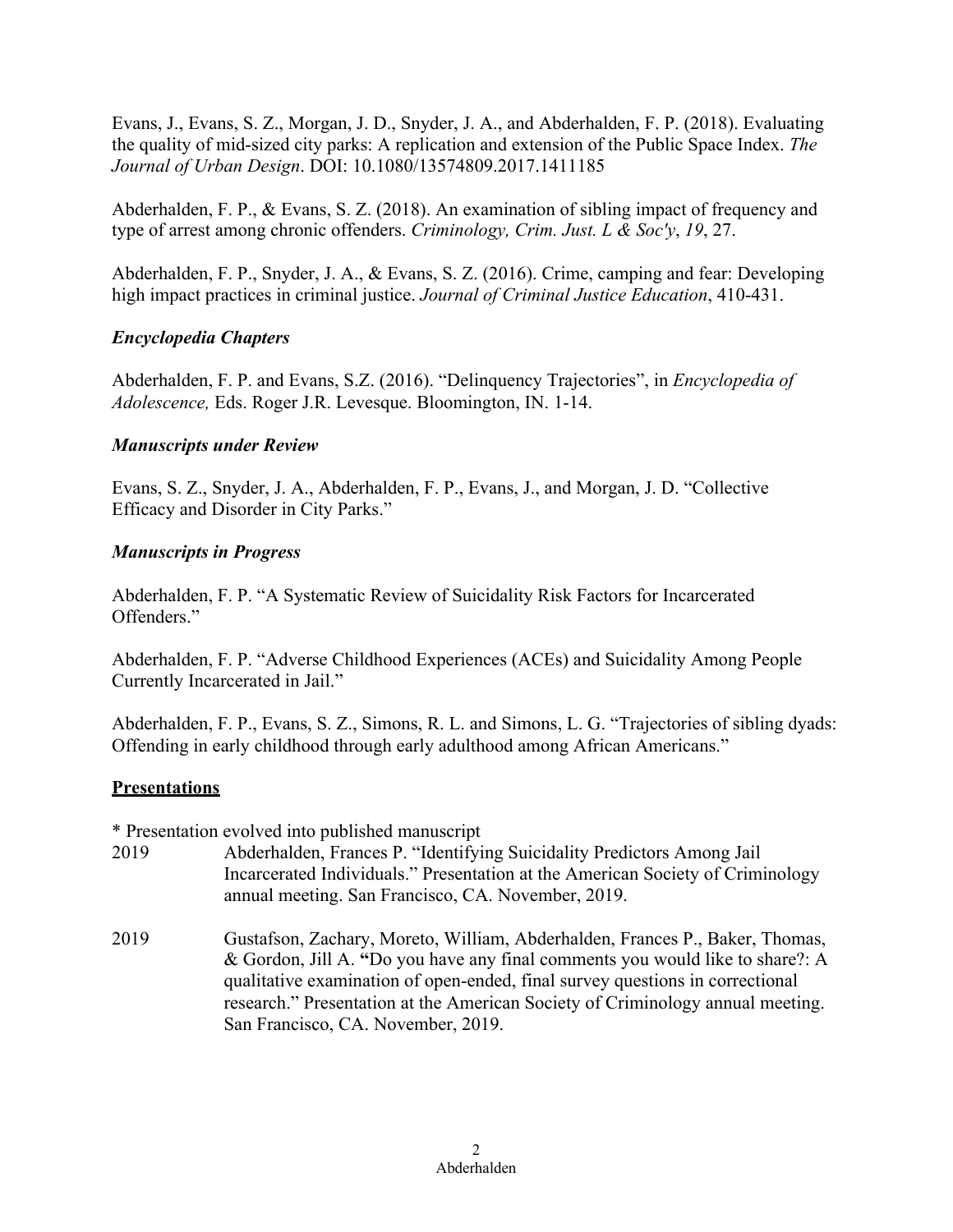| 2019    | Abderhalden, Frances P. "Implementing High Impact Practices with<br>Undergraduate Research Methods in Criminal Justice Courses." Presentation at<br>the Florida Statewide Symposium: Best Practices in Undergraduate Research.<br>October, 2019.                                                                      |
|---------|-----------------------------------------------------------------------------------------------------------------------------------------------------------------------------------------------------------------------------------------------------------------------------------------------------------------------|
| 2019    | Abderhalden, Frances P. "Adverse Childhood Experiences (ACEs) and<br>Suicidality Among People Currently Incarcerated in Jail." Presentation at the<br>Southern Criminal Justice Association annual meeting. Nashville, TN. September,<br>2019.                                                                        |
| 2018    | Abderhalden, Frances P. "Suicidality Risk Factors Among Jail Offenders."<br>Presentation at the American Society of Criminology annual meeting. Atlanta,<br>GA. November 16, 2018.                                                                                                                                    |
| *2018   | Abderhalden, Frances P., Baker, Thomas, and Gordon, Jill A. "Job Satisfaction of<br>Correctional Officers." Presentation at the American Society of Criminology<br>annual meeting. Atlanta, GA. November 15, 2018.                                                                                                    |
| 2018    | Abderhalden, Frances P. "A Systematic Review of Suicidality Risk Factors for<br>Incarcerated Offenders." Presentation at the Southern Criminal Justice<br>Association annual meeting. Pensacola Beach, Florida. September 13, 2018.                                                                                   |
| *2018   | Alward, Lucas, Abderhalden, Frances P., Baker, Thomas, and Bedard, Laura.<br>"Examining Jail Inmates' Procedural Justice Perceptions and their Obligation to<br>Obey Institutional Rules." Presentation at the Southern Criminal Justice<br>Association annual meeting. Pensacola Beach, Florida. September 13, 2018. |
| $*2017$ | Abderhalden, Frances P., Baker, Thomas, and Gordon, Jill A. "Inmate Optimism<br>and Institutional Obedience." Presentation at the American Society of<br>Criminology annual meeting. Philadelphia, Pennsylvania. November 16, 2017.                                                                                   |
| 2017    | Evans, Sara Z., and Abderhalden, Frances P. "Sibling Trajectories of Substance<br>Use Behaviors." Presentation at the American Society of Criminology annual<br>meeting. Philadelphia, Pennsylvania, November 18, 2017.                                                                                               |
| 2017    | Cameron, Alesha L.J., and Abderhalden, Frances P. "An assessment of the<br>relationship between self-defense and college-aged females." Poster Presentation<br>at the American Society of Criminology annual meeting. Philadelphia,<br>Pennsylvania. November 16, 2017.                                               |
| 2017    | Abderhalden, Frances P., and Cameron, Alesha L.J. "An evaluation of self-<br>defense programming among college-aged females: Perceptions and behaviors."<br>Presentation at the Southern Criminal Justice Association annual meeting. New<br>Orleans, Louisiana. September, 2017.                                     |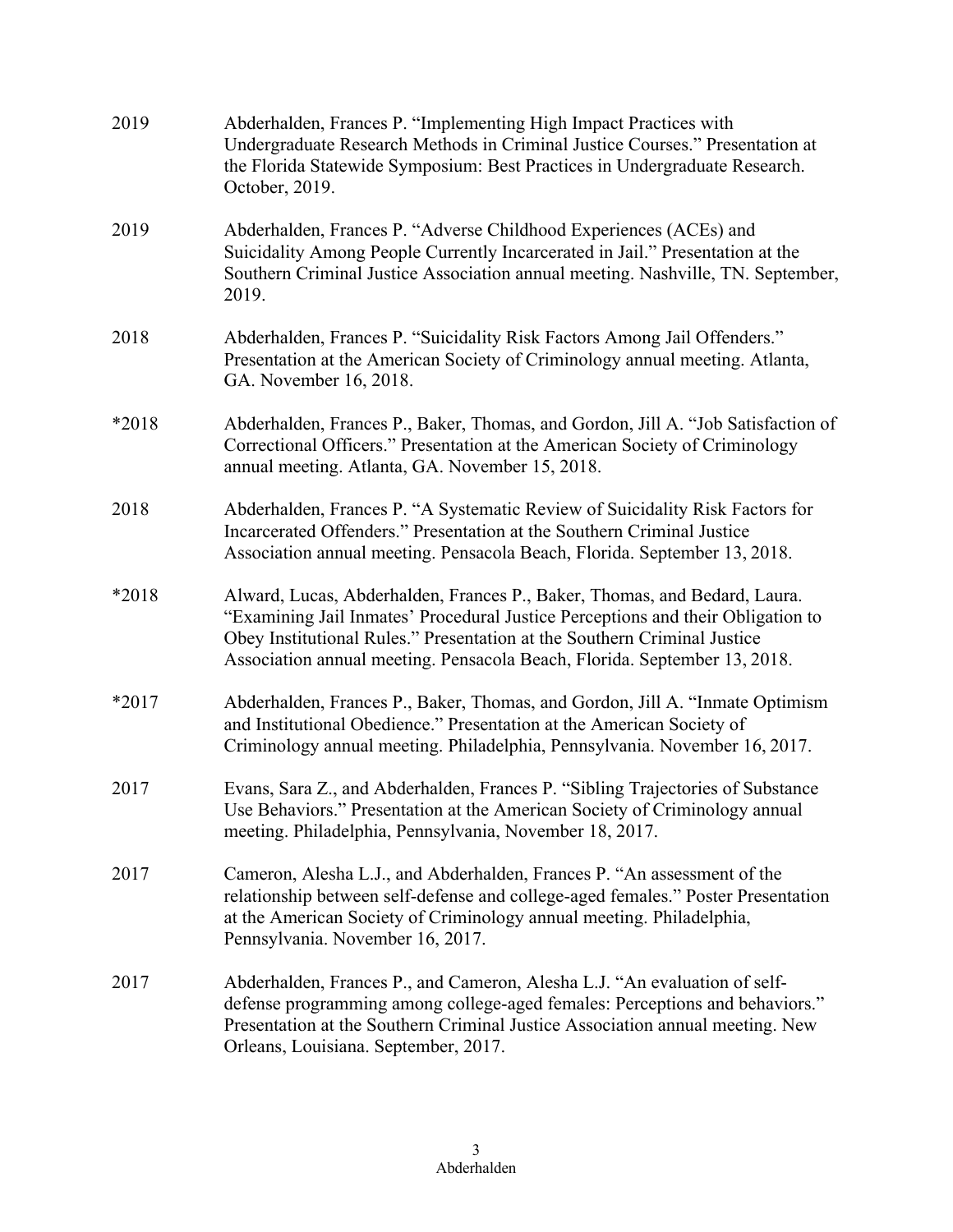| 2017    | Abderhalden, Frances P., Noll, Anthony, Evans, Sara Z., and Evans, Jocelyn.<br>"Research in Interdisciplinary Courses: How Mentorship, Active Participation,<br>and Collaboration Matter." Presentation at the Academy of Criminal Justice<br>Sciences annual meeting. Kansas City, Missouri. March, 2017.                                                                      |
|---------|---------------------------------------------------------------------------------------------------------------------------------------------------------------------------------------------------------------------------------------------------------------------------------------------------------------------------------------------------------------------------------|
| *2016   | Evans, Sara Z., Snyder, Jamie A., Morgan, John D., Abderhalden, Frances P., and<br>Evans, Jocelyn. "Perceptual and Observational Measures of Disorder in<br>Campgrounds: An Exploratory Analysis." Presentation at the American Society of<br>Criminology annual meeting. New Orleans, Louisiana. November 19, 2016.                                                            |
| *2016   | Evans, Jocelyn, Morgan, John D., Snyder, Jamie A., Evans, Sara Z., and<br>Abderhalden, Frances P. "Evaluating the Quality of Pensacola City Parks Using<br>the Public Space Index and GIS." Presentation at the American Society of<br>Criminology annual meeting. New Orleans, Louisiana. November 19, 2016.                                                                   |
| 2016    | Morgan, John D., Evans, Sara Z., Snyder, Jamie A., Abderhalden, Frances P., and<br>Evans, Jocelyn. "Mapping Perceptions of Safety in Parks." Presentation at the<br>American Society of Criminology annual meeting. New Orleans, Louisiana.<br>November 19, 2016.                                                                                                               |
| 2016    | Abderhalden, Frances P., Guillaume, Nikita, Best, Janise, Vanvalkenburg,<br>Austin, and Breau, Lena. "Learning through Experience: The Benefits of Hands-<br>on Courses in Criminal Justice." Presentation at the American Society of<br>Criminology annual meeting. New Orleans, Louisiana. November 17, 2016.                                                                 |
| *2016   | Abderhalden, Frances P., Evans, Sara Z., Simons, Ronald L. and Simons, Leslie<br>G. "Trajectories of offending from youth to young adulthood among African<br>Americans: Gender Differences in Childhood Predictors." Poster Presentation at<br>the Southern Criminal Justice Association annual meeting. Savannah, Georgia.<br>September 7, 2016.                              |
| 2016    | Abderhalden, Frances P., Evans, Sara Z., Simons, Ronald L. and Simons, Leslie<br>G. "Trajectories of offending from youth to young adulthood among African<br>Americans: Gender Differences in Childhood Predictors." Poster Presentation at<br>the 2016 University of West Florida Student Scholars Symposium & Faculty<br>Research Showcase. Pensacola, Florida. April, 2016. |
| 2016    | Evans, Sara Z., Abderhalden, Frances P., Simons, Ronald L. and Simons, Leslie<br>G. "Trajectories of offending from youth to young adulthood among African<br>Americans: Comparisons by gender." Presentation at the Academy of Criminal<br>Justice Sciences annual meeting. Denver, Colorado. April, 2016.                                                                     |
| $*2015$ | Abderhalden, Frances P. and Evans, Sara Z. "Early Childhood Predictors: An<br>Examination of Sibling Impact on Recidivism." Presentation at the American<br>Society of Criminology annual meeting. Washington, D.C. November 19, 2015.                                                                                                                                          |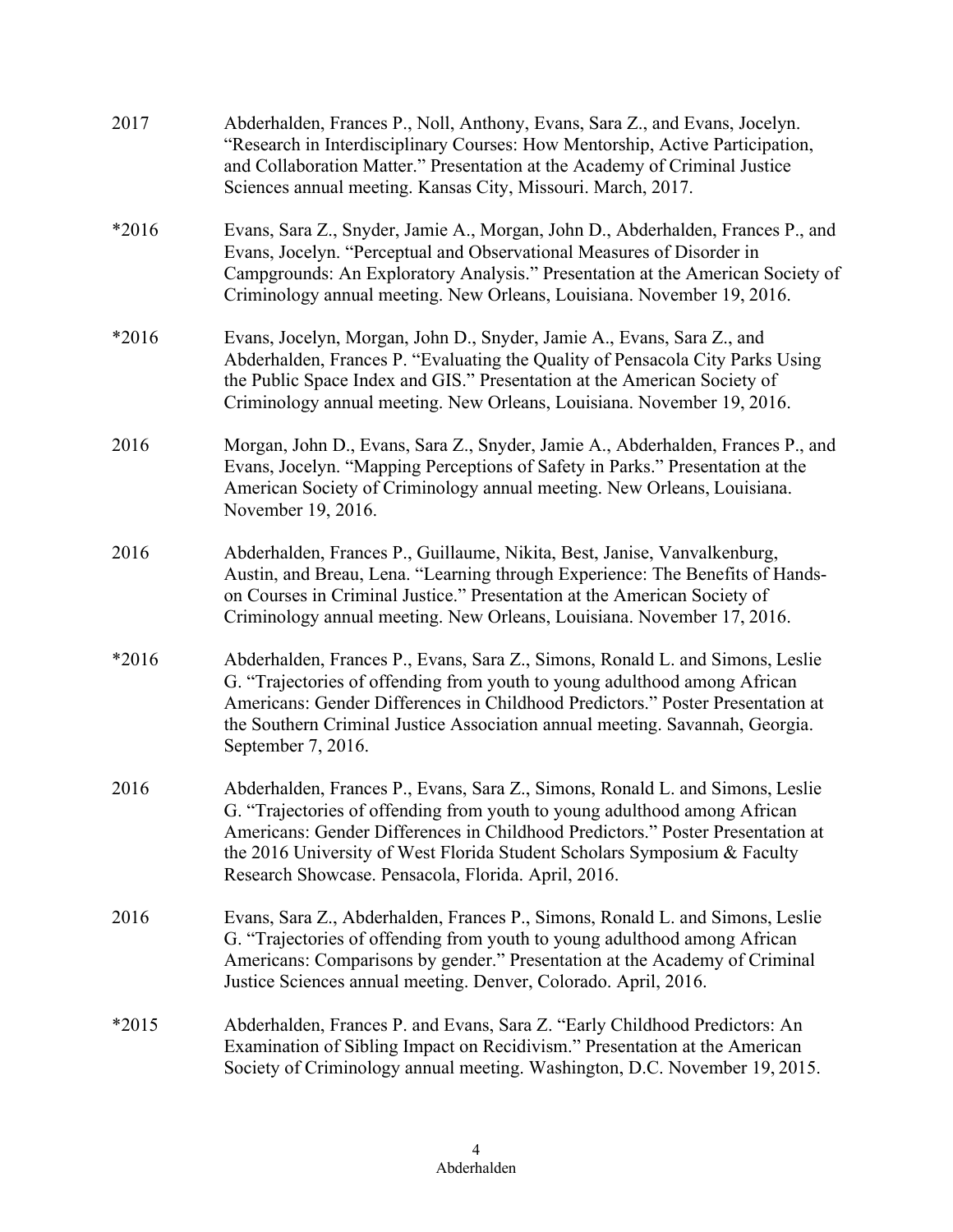| *2015   | Evans, Sara Z., Snyder, Jamie A. and Abderhalden, Frances P. "Code of the<br>Campground: Exploring Collective Efficacy and Fear of Crime." Presentation at<br>the Southern Criminal Justice Association annual meeting. Charleston, South<br>Carolina. September 11, 2015.              |
|---------|-----------------------------------------------------------------------------------------------------------------------------------------------------------------------------------------------------------------------------------------------------------------------------------------|
| 2015    | Abderhalden, Frances P., Bhakta, Sejal and Evans, Sara Z. "Rural vs. Urban Fear<br>of Crime." Poster presentation at the Southern Criminal Justice Association<br>annual meeting. Charleston, South Carolina. September 9, 2015.                                                        |
| 2015    | Abderhalden, Frances P., Krauss, Amber and Pankratyeva, Olesya. "Corporate<br>Crime in Scotland: Comparative Criminal Justice Systems." Presented at the<br>University of West Scotland American Student Study Abroad Conference.<br>Hamilton, Scotland, UK. June 26, 2015.             |
| 2015    | Snyder, Jamie A., Evans, Sara Z. and Abderhalden, Frances P. "Fear of Crime<br>while Camping: Examining Perceptions of Risk and Contextual Factors."<br>Presentation at the Academy of Criminal Justice Sciences annual meeting.<br>Orlando, Florida. March 5, 2015.                    |
| $*2014$ | Evans, Sara Z., Snyder, Jamie A. and Abderhalden, Frances P. "Creating the Code<br>of the Campground: Developing High Impact Experiences in Criminal Justice."<br>Presentation at the Southern Criminal Justice Association annual meeting.<br>Clearwater, Florida. September 17, 2014. |

## **Research Experience**

| 2019      | Supervisor to undergraduate research assistant, Zachary Gustafson. <b>Project:</b> "Do<br>you have any final comments you would like to share?: A qualitative examination<br>of open-ended final survey questions in correctional research." |
|-----------|----------------------------------------------------------------------------------------------------------------------------------------------------------------------------------------------------------------------------------------------|
| 2015-2016 | Research Assistant, Department of Criminology and Criminal Justice, University<br>of West Florida                                                                                                                                            |
| 2015      | Research Assistant, Haas Center, University of West Florida                                                                                                                                                                                  |
| 2014      | Graduate Research Assistant for <i>CCJ 4931 Camping, Crime and Fear</i> , University<br>of West Florida, Department of Criminology and Criminal Justice                                                                                      |

## **Teaching Experience**

| 2019-2020 | Instructor, University of Central Florida, Department of Criminal Justice<br>CCJ 4701: Research Methods in Criminal Justice (2 online sections; 1 face to<br><i>face section</i> )<br>CCJ 4746: Data Analysis for Criminal Justice (1 face to face section) |
|-----------|-------------------------------------------------------------------------------------------------------------------------------------------------------------------------------------------------------------------------------------------------------------|
| 2019      | Supervisor to undergraduate teaching assistant, Zachary Gustafson. Assistant to<br>CCJ4701: Research Methods in Criminal Justice. Project: Academic Research<br>Poster Creation for students.                                                               |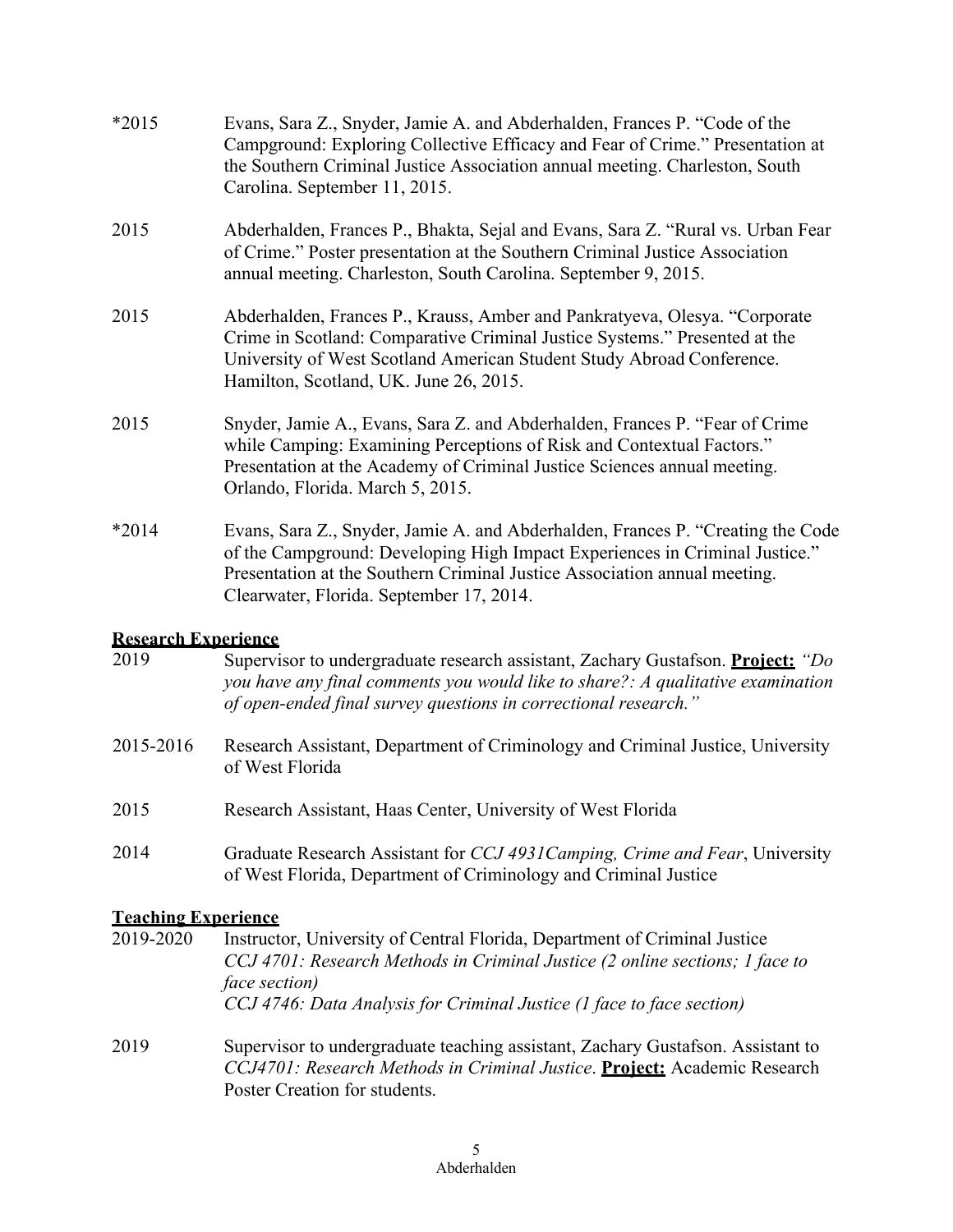| 2018-2019 | Instructor, University of Central Florida, Department of Criminal Justice<br>CCJ 4701: Research Methods in Criminal Justice (4 online sections; 3 face to<br><i>face sections</i> )                                                                                                                                                                                                                   |
|-----------|-------------------------------------------------------------------------------------------------------------------------------------------------------------------------------------------------------------------------------------------------------------------------------------------------------------------------------------------------------------------------------------------------------|
| 2017      | Instructor, University of Central Florida, Department of Criminal Justice<br>CJC 3010: Corrections and Penology (1 face to face section)                                                                                                                                                                                                                                                              |
| 2017      | Graduate Associate Training. University of Central Florida, Faculty Center for<br>Teaching and Learning.                                                                                                                                                                                                                                                                                              |
| 2017      | Webcourses Certification. University of Central Florida, Center for Distributed<br>Learning.                                                                                                                                                                                                                                                                                                          |
| 2014-2015 | Graduate Teaching Assistant, University of West Florida, Department of<br>Criminology and Criminal Justice, for Dr. Matthew Crow, Dr. Andrew Denney,<br>and Mr. Frank Dufon<br>Courses included CJL 3510: Judicial Process, CCJ 2002: Survey of Crime<br>and Justice, CCJ 3691: Sex Offenses and the Offender, CCJ 4931:<br>Federal and International Law Enforcement, DSC 4013: Homeland<br>Security |

## **Guest Lectures**

| 2017 | Corrections Overview<br>CCJ 3024: Criminal Justice Systems<br>University of Central Florida        |
|------|----------------------------------------------------------------------------------------------------|
| 2017 | <b>Racial Disparities</b><br>CJC 3010: Corrections and Penology<br>University of Central Florida   |
| 2017 | <b>Incarceration Trends</b><br>CJC 3010: Corrections and Penology<br>University of Central Florida |
| 2015 | <b>Specialized Courts</b><br>CJL 3510: Judicial Process<br>University of West Florida              |
| 2015 | Social Disorganization<br>CCJ 3014: Criminology<br>University of West Florida                      |
| 2014 | Prosecution and Defense<br>CJL 3510: Judicial Process<br>University of West Florida                |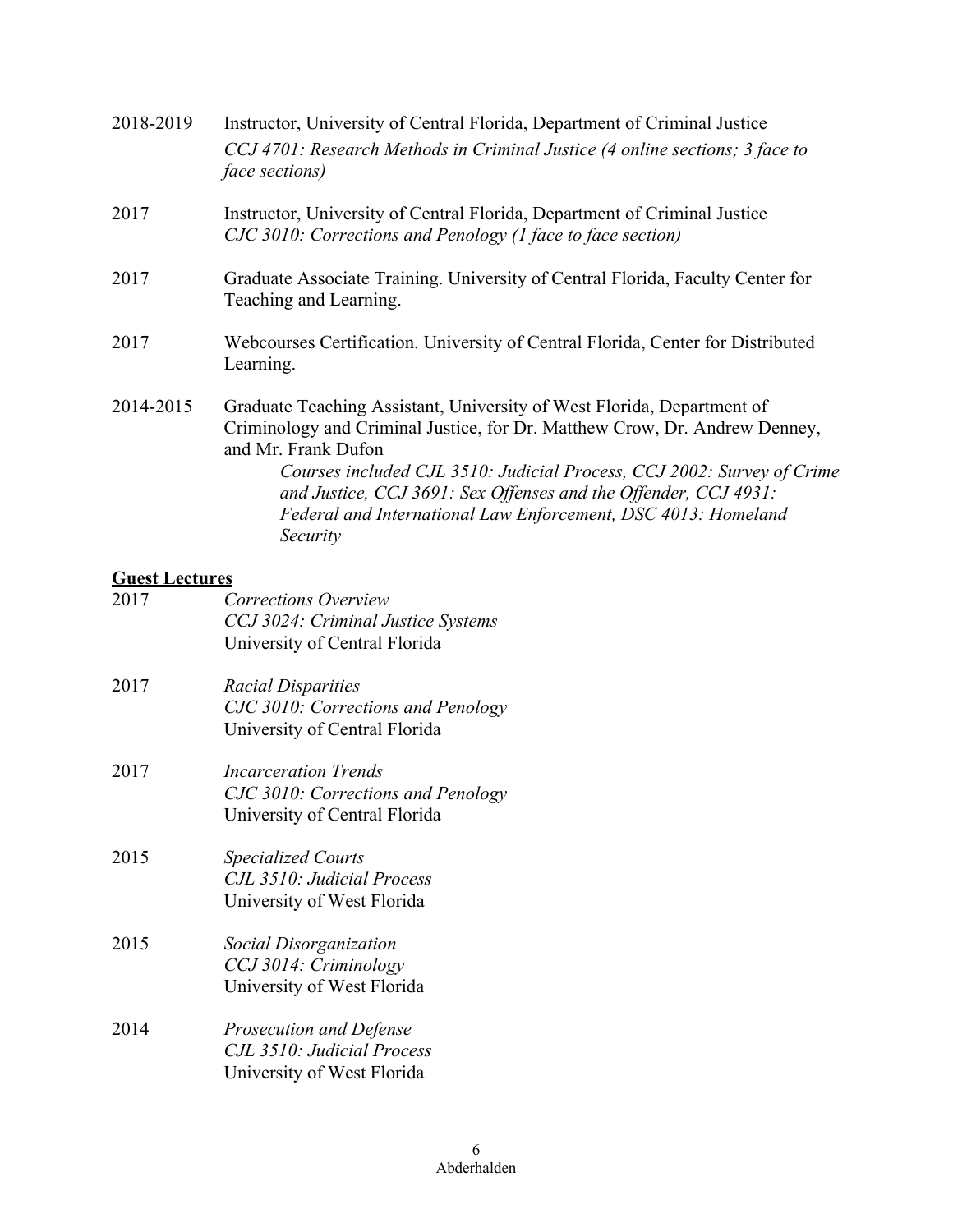### **Scholarships and Grants**

| 2019                              | Envisioning Justice. Category 1: Arts and Incarceration. \$10,000 *was not funded                                                                    |
|-----------------------------------|------------------------------------------------------------------------------------------------------------------------------------------------------|
| 2018                              | Association of Doctoral Programs in Criminology and Criminal Justice<br>\$3,000 *was not funded                                                      |
| 2017                              | Larry J. Siegel Graduate Fellowship<br>\$5,000 *was not funded                                                                                       |
| 2017                              | Association of Doctoral Programs in Criminology and Criminal Justice<br>\$3,000 *was not funded                                                      |
| 2016-2020                         | University Presidential Fellowship<br>Graduate School<br>University of Central Florida                                                               |
| 2014-2015                         | <b>Funded Graduate Assistantship</b><br>Department of Criminology and Criminal Justice<br>University of West Florida                                 |
| 2015                              | <b>CREO Faculty and Student Grant</b><br><b>Research and Sponsored Programs</b><br>University of West Florida                                        |
| 2014-2015                         | John C. Pace Jr. Graduate Scholarship<br>Department of Criminology and Criminal Justice<br>University of West Florida                                |
| 2015                              | Scholarship for Study Abroad in Scotland<br>Department of Criminology and Criminal Justice<br>University of West Florida                             |
| 2015                              | Scholarly and Creative Activities Grant *was not funded<br><b>Research and Sponsored Programs</b><br>University of West Florida                      |
| <b>Honors/Awards</b><br>2016-2020 | Presidential Fellow. University of Central Florida. Orlando, Florida.                                                                                |
| 2016                              | Graduate Student Poster winner at the 2016 University of West Florida Student<br>Scholars Symposium & Faculty Research Showcase. Pensacola, Florida. |
| 2014-2015                         | Alpha Phi Sigma, Member                                                                                                                              |
| 2013-2014                         | Dean's List, Fall 2013, Spring 2014 and Summer 2014, University of West<br>Florida                                                                   |
|                                   |                                                                                                                                                      |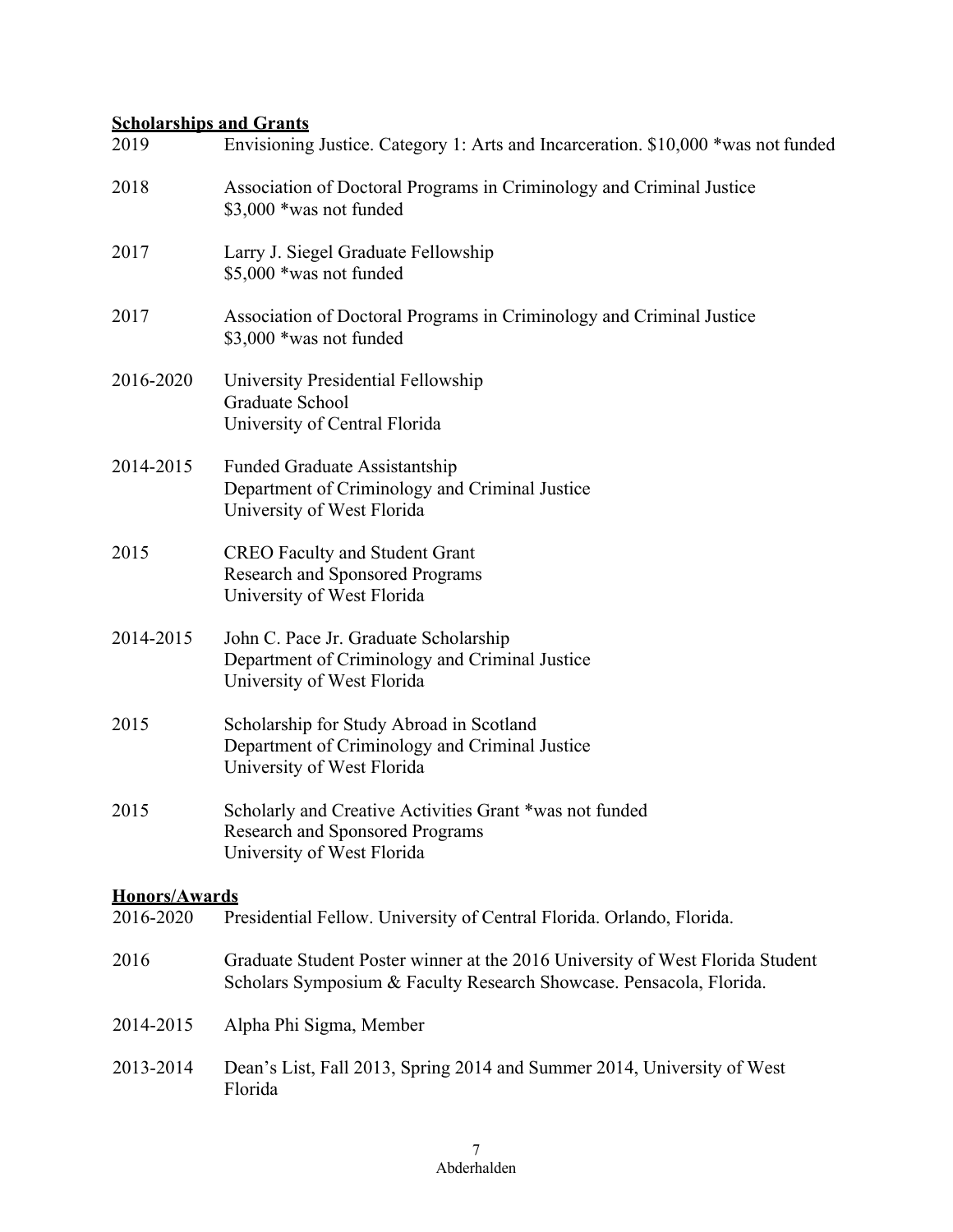2013-2014 Who's Who among Students in American Universities and Colleges, Winner

### **Conference Attendance/Seminars**

| 2017                                                                     | Academy of Criminal Justice Sciences annual meeting, Doctoral Summit Fellow.<br>New Orleans, Louisiana. February.                                                                   |
|--------------------------------------------------------------------------|-------------------------------------------------------------------------------------------------------------------------------------------------------------------------------------|
| 2017                                                                     | "Bayesian Analysis." November 28, 2017. STATACORP.                                                                                                                                  |
| 2017                                                                     | "Nonlinear Multilevel Mixed Modeling." November 1, 2017. STATACORP.                                                                                                                 |
| 2017                                                                     | "Introductory and Intermediate Structural Equation Modeling." March 3, 2017.<br>Dr. Tenko Raykov from Michigan State University, conducted at the University<br>of Central Florida. |
| 2016-2019                                                                | Professional Development Seminars. Department of Criminal Justice, University<br>of Central Florida.                                                                                |
| 2016-2019                                                                | Orange County Sheriff's Office Community Summit.                                                                                                                                    |
| 2016                                                                     | "How to Succeed and Survive the Large Classroom." November 30, 2016. Dr.<br>Stephen Holmes and Dr. Mark Winton.                                                                     |
| 2016                                                                     | "Improving Your Literature Review with NVivo for Mac." October 6, 2016. QSR<br>International.                                                                                       |
| 2015                                                                     | Teaching Adults Seminar. March-April. University of West Florida, Dr. Richard<br>Hough.                                                                                             |
| <b>Service</b>                                                           | 2018-present Founder and Editor of Journal of Null Findings in Criminal Justice. (currently<br>pending review with SAGE publishing) with Dr. William Moreto                         |
|                                                                          | 2018-present Journal Manuscript Reviewer, Journal of Race and Justice                                                                                                               |
| 2017-2018                                                                | Secretary for the Criminal Justice Graduate Student Association. Department of<br>Criminal Justice, University of Central Florida                                                   |
|                                                                          | 2018- present Journal Manuscript Reviewer, American Journal of Criminal Justice                                                                                                     |
|                                                                          | 2017-present Journal Manuscript Reviewer, Journal of Family Issues                                                                                                                  |
| 2017-present Journal Manuscript Reviewer, Criminal Justice Policy Review |                                                                                                                                                                                     |
|                                                                          |                                                                                                                                                                                     |

2017 Nominated for **"**The Division of Developmental and Life-course Criminology: Graduate Student Representative" for the American Society of Criminology